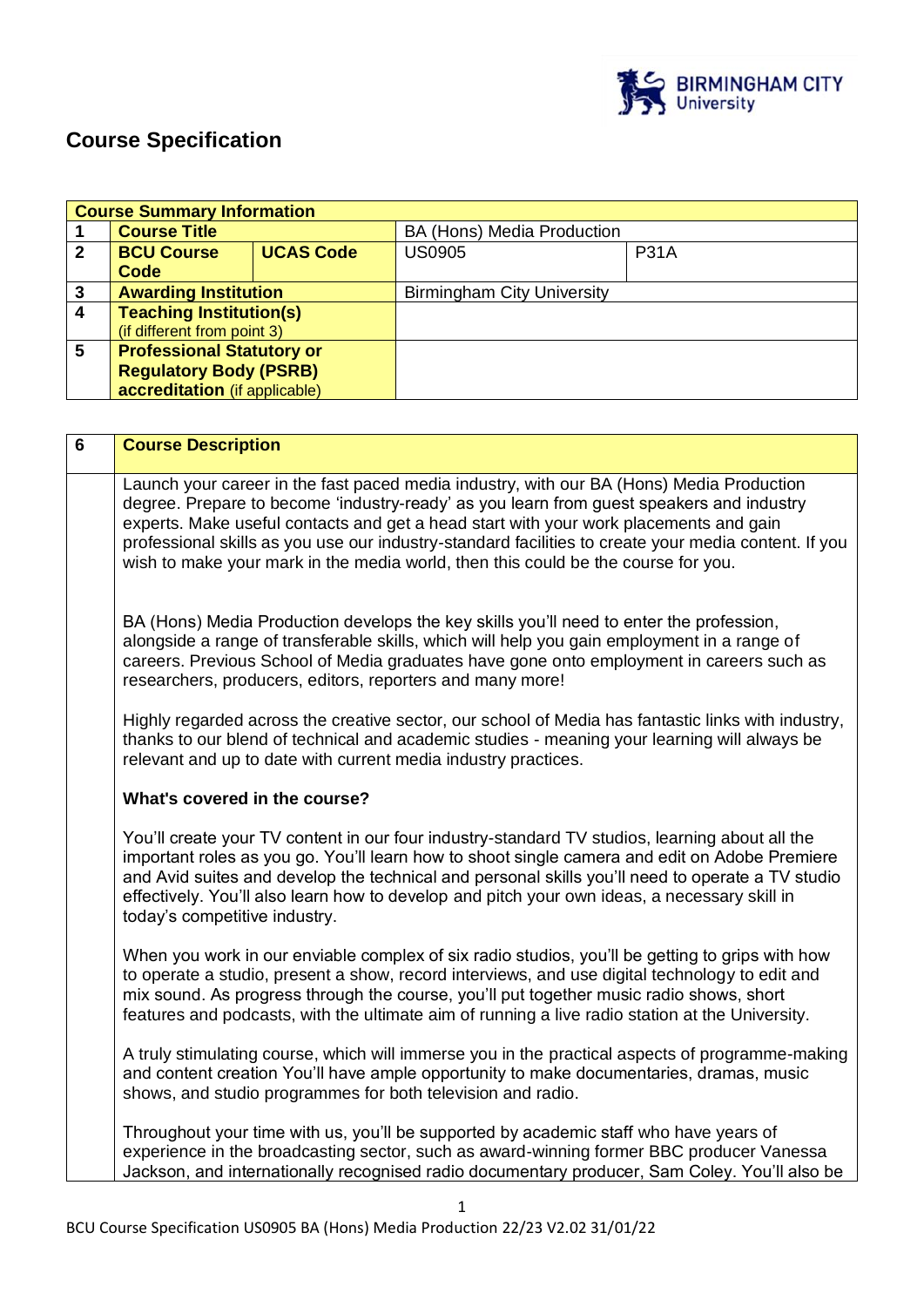

taught by visiting lecturers who still work in industry, widening your knowledge and experience of the sector.

|    | <b>Course Awards</b>                           |       |                                  |
|----|------------------------------------------------|-------|----------------------------------|
| 7a | <b>Name of Final Award</b>                     | Level | <b>Credits</b><br><b>Awarded</b> |
|    |                                                |       |                                  |
|    | Bachelor of Arts with Honours Media Production |       | 360                              |
| 7b | <b>Exit Awards and Credits Awarded</b>         |       |                                  |
|    | Certificate of Higher Education                |       | 120                              |
|    | Diploma of Higher Education                    | 5     | 240                              |
|    | <b>Bachelor of Arts</b>                        |       | 300                              |

| <b>Derogation from the University Regulations</b> |
|---------------------------------------------------|
| Not applicable                                    |

| <b>Delivery Patterns</b><br>9                                                                 |                    |         |               |  |
|-----------------------------------------------------------------------------------------------|--------------------|---------|---------------|--|
| <b>Location(s) of Study</b><br><b>Mode(s) of Study</b><br><b>Duration of Study</b><br>Code(s) |                    |         |               |  |
| Full Time                                                                                     | <b>City Centre</b> | 3 vears | <b>US0905</b> |  |
| Professional Placement                                                                        | City Centre        | 4 years | <b>US1336</b> |  |
| Year                                                                                          |                    |         |               |  |

| 10 | <b>Entry Requirements</b>                                                                                                                                                                                                  |
|----|----------------------------------------------------------------------------------------------------------------------------------------------------------------------------------------------------------------------------|
|    | The admission requirements for this course are stated on the course page of the BCU website at<br>https://www.bcu.ac.uk/, or may be found by searching for the course entry profile located on the<br><b>UCAS</b> website. |

| 11             | <b>Course Learning Outcomes</b>                                                                    |
|----------------|----------------------------------------------------------------------------------------------------|
| $\mathbf{1}$   | Knowledge & Understanding                                                                          |
|                |                                                                                                    |
| 1.1            | Describe media forms and genres, and the way in which they organise understandings,                |
|                | meanings and affects                                                                               |
| $1.2$          | Select research methods and apply them creatively                                                  |
| 1.3            | Explain creative industries contexts showing an understanding of the cultural, economic, political |
|                | and regulatory contexts of the creative industries                                                 |
| $1.4$          | Demonstrate an understanding of your own creative processes and practice through                   |
|                | engagement in more than one production practice                                                    |
| $\overline{2}$ | <b>Cognitive &amp; Intellectual Skills</b>                                                         |
|                |                                                                                                    |
| 2.1            | Utilise Independent Learning skills and become a self-motivated, and resourceful individual        |
|                | capable of developing a personal programme of study                                                |
| 2.2            | Analyse texts and data in order to draw sensible insights                                          |
| 2.3            | Evaluate own work in a reflexive manner, with reference to academic and/or professional issues,    |
|                | debates and conventions                                                                            |
|                | 2                                                                                                  |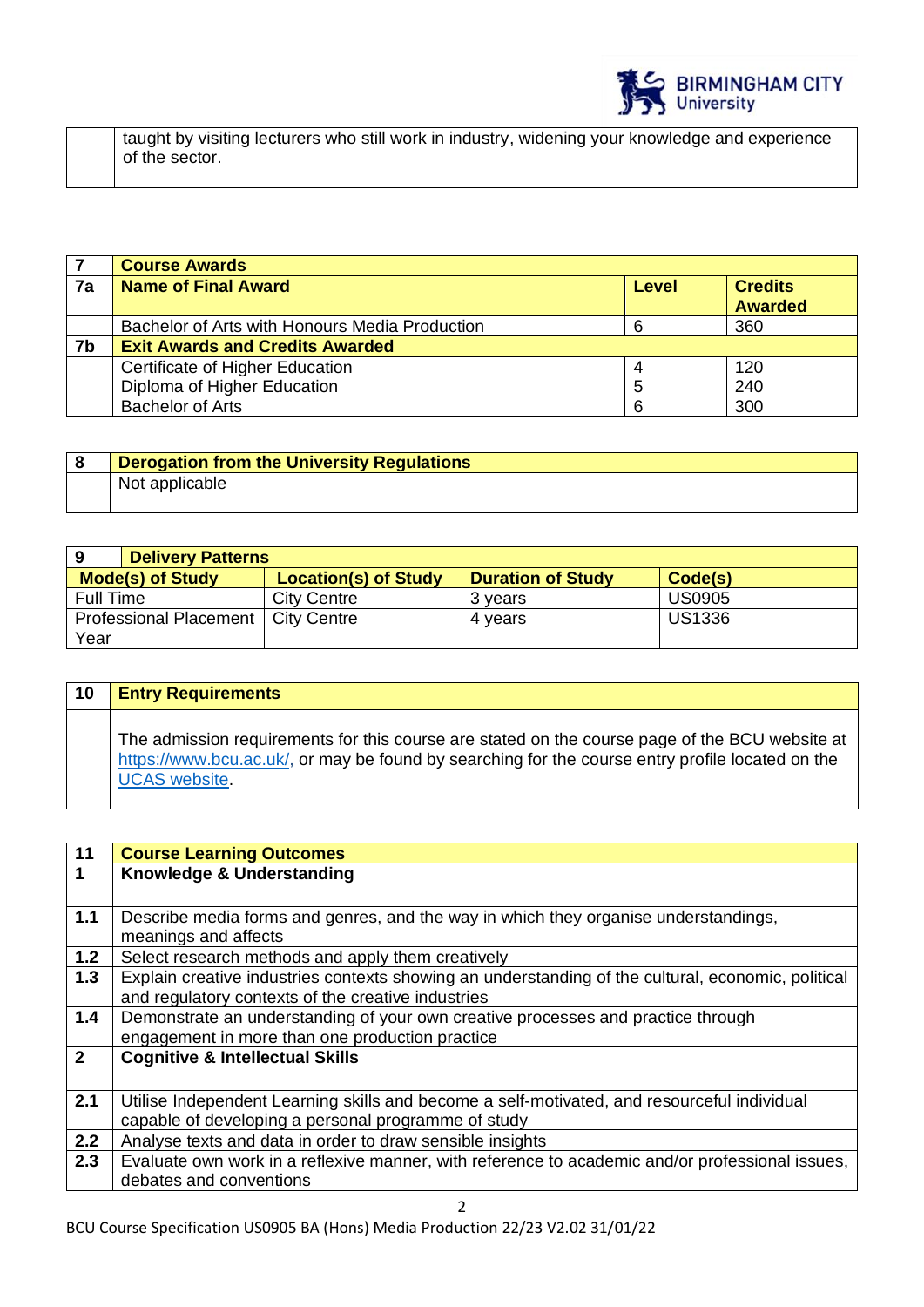

| 2.4                     | Employ appropriate methods and resources to explore research, drawing on a range of sources,<br>and frameworks                                                                             |
|-------------------------|--------------------------------------------------------------------------------------------------------------------------------------------------------------------------------------------|
| $\mathbf{3}$            | <b>Practical &amp; Professional Skills</b>                                                                                                                                                 |
| 3.1                     | Demonstrate competency with appropriate equipment, software or other resources                                                                                                             |
| 3.2                     | Operate within a professional context, as a thinking creative worker, aware of the commissioning<br>and funding structures and of how to operate within in a cultural industries workplace |
| 3.3                     | Develop as a creative thinker and practitioner, capable of experimenting and taking risks, and<br>shaping concepts based on secure research strategies                                     |
| 3.4                     | Produce work which demonstrates an understanding of media forms, structures, audiences and                                                                                                 |
|                         | specific communication registers                                                                                                                                                           |
| $\overline{\mathbf{4}}$ | <b>Key Transferable Skills</b>                                                                                                                                                             |
|                         |                                                                                                                                                                                            |
| 4.1                     | Perform productively and creatively in a group or team, as well as individually, showing abilities                                                                                         |
|                         | at different times to listen, contribute and lead, as well as act effectively by oneself                                                                                                   |
| 4.2                     | Deliver work to a given length, format, brief and deadline, properly referencing sources and                                                                                               |
|                         | ideas and making use, as appropriate of a problem-solving, and entrepreneurial approach                                                                                                    |
| 4.3                     | Communicate effectively in interpersonal settings, in writing and in a variety of media                                                                                                    |
| 4.4                     | Specify ideas and information in order to formulate arguments cogently, and express them<br>effectively                                                                                    |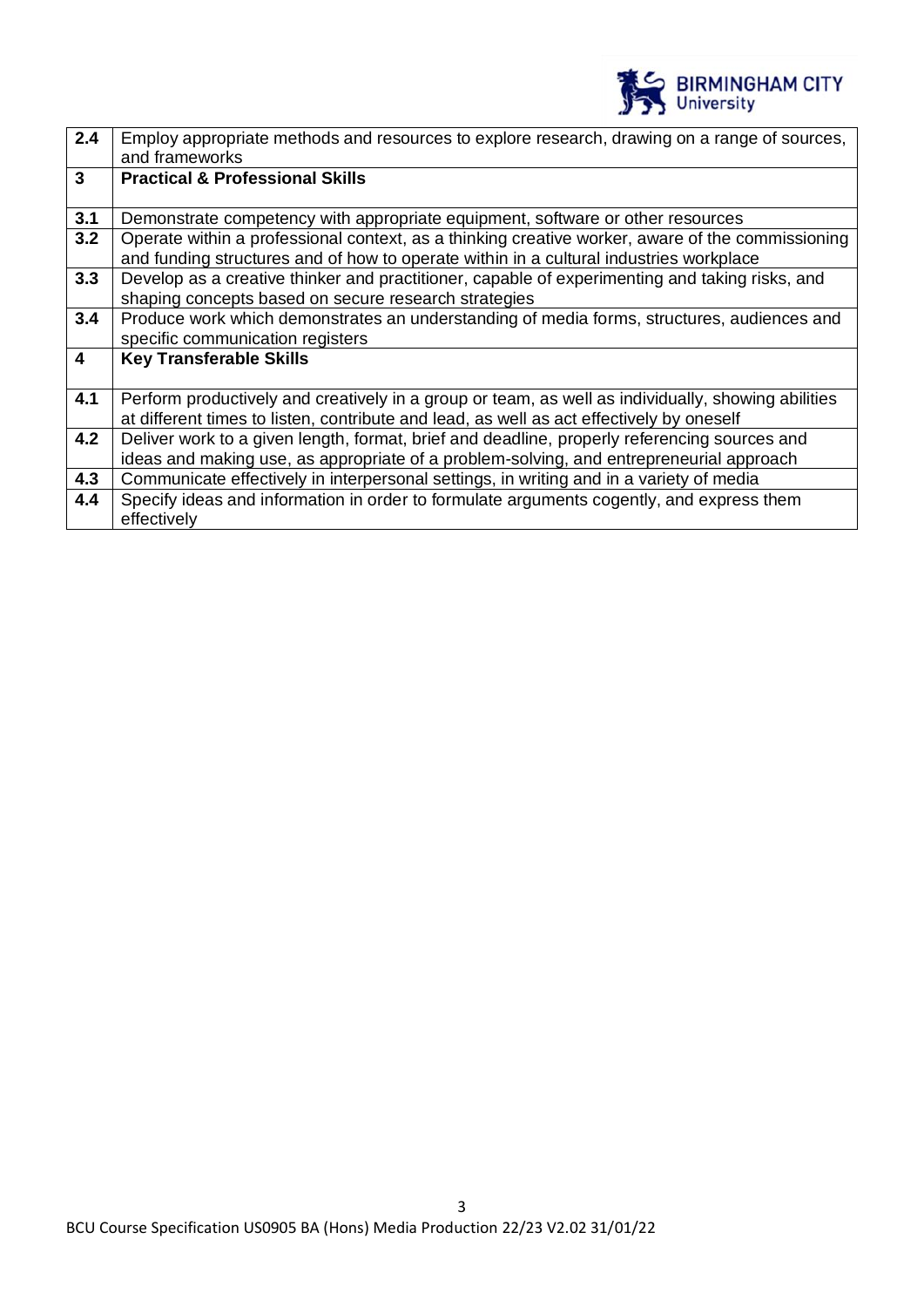

# **12 Course Requirements**

#### **12a Level 4**

*In order to complete this course a student must successfully complete all the following CORE modules (totalling 120 credits):*

| <b>Module Code</b> | <b>Module Name</b>                                                                               | <b>Credit Value</b> |
|--------------------|--------------------------------------------------------------------------------------------------|---------------------|
| <b>MED4160</b>     | <b>Live Production 1</b>                                                                         | 40                  |
| <b>MED4120-A</b>   | Introduction to Media Contexts and Practice 1 -<br><b>Television Production</b>                  | 20                  |
| <b>MED4120-B</b>   | Introduction to Media Contexts and Practice 2 -<br><b>Radio and Podcast Production (MED4181)</b> | 20                  |
| <b>MED4161</b>     | <b>Global and Community Impact</b>                                                               | 20                  |
| <b>MED4159</b>     | <b>Media Storytelling</b>                                                                        | 20                  |

### **Level 5**

*In order to complete this course a student must successfully complete all the following CORE modules (totalling 80 credits):*

| <b>Module Code</b> | <b>Module Name</b>                                                                     | <b>Credit Value</b> |
|--------------------|----------------------------------------------------------------------------------------|---------------------|
| <b>MED5146-A</b>   | Advanced Media Contexts and Practice 1 –<br><b>Television Narratives (MED5155)</b>     | 20                  |
| <b>MED5146-B</b>   | Advanced Media Contexts and Practice 2 – Radio<br>Programming and Production (MED5152) | 20                  |
| <b>MED5203</b>     | <b>Live Production 2</b>                                                               | 40                  |

*In order to complete this course a student must successfully complete at least 20 credits from the following list of CORE OPTIONAL modules.* 

| <b>ADM5006</b> | Collaborative Practice (or Live Project, or Work<br>Placement) | 20 |
|----------------|----------------------------------------------------------------|----|
| <b>ADM5001</b> | Live Project (or Collaborative Practice, or Work<br>Placement) | 20 |
| <b>ADM5000</b> | Work Placement (or Collaborative Practice or Live<br>Project)  | 20 |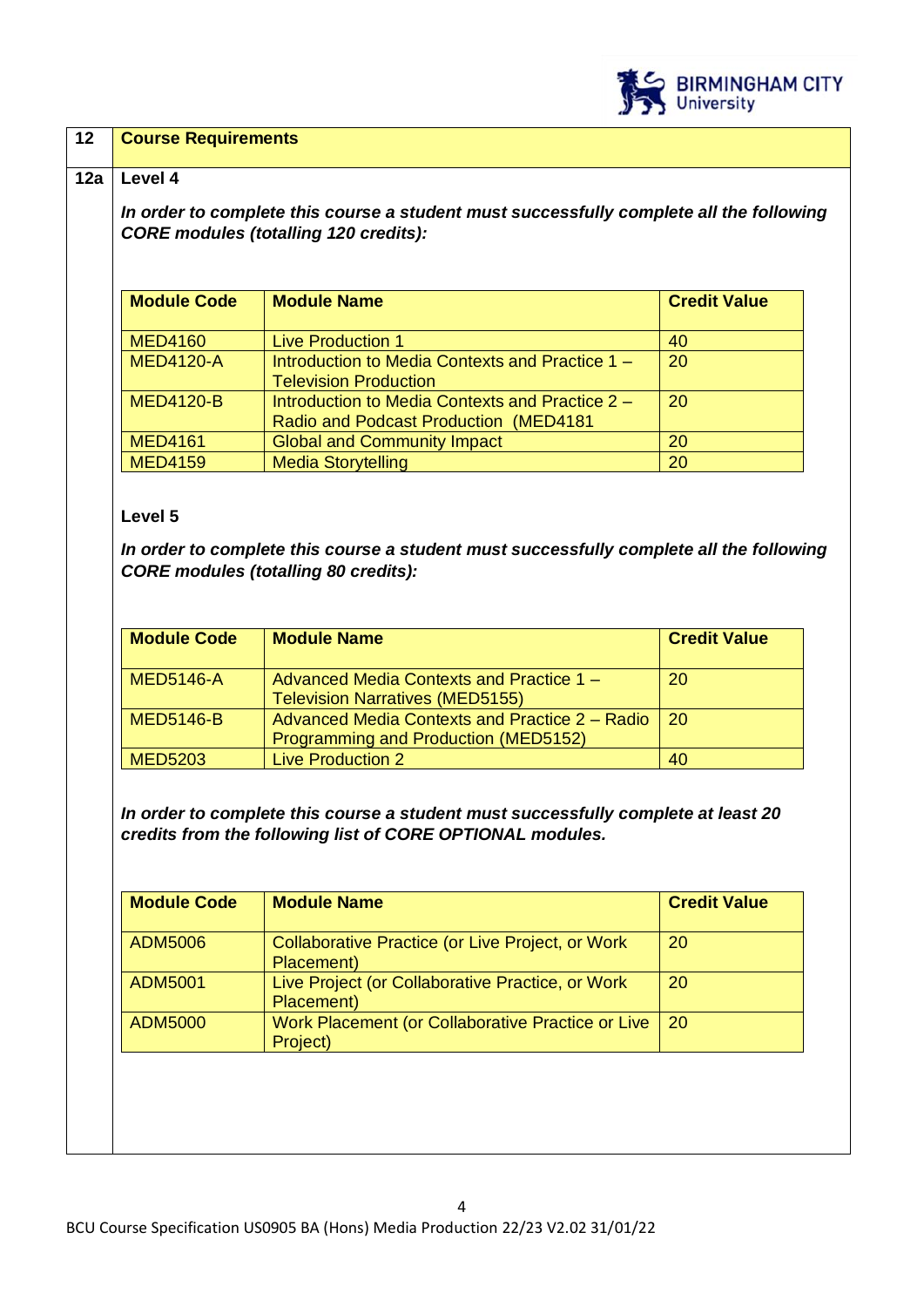

*In order to complete this course a student must successfully complete at least 20 credits from the following list of OPTIONAL School of Media modules.* 

| <b>Module Code</b> | <b>Module Name</b>                                      | <b>Credit Value</b> |
|--------------------|---------------------------------------------------------|---------------------|
| <b>MED5171</b>     | Gender, Sexuality and the Body                          | 20                  |
| <b>MED5158</b>     | Alternative Lifestyles (Pleasure, Leisure and<br>Taboo) | 20                  |
| <b>MED5164</b>     | Comedy in Media and Popular Culture                     | 20                  |
| <b>MED5180</b>     | Perspectives on Community and Alternative<br>Media      | 20                  |
| <b>MED5184</b>     | Race, Ethnicity and the Media                           | 20                  |
| <b>MED5176</b>     | Media and Materiality                                   | 20                  |
| <b>MED5168</b>     | <b>Fandoms and Subcultures</b>                          | 20                  |
| <b>MED5166</b>     | Communities of Practice: Culture, Heritage and<br>Space | 20                  |
| <b>MED5170</b>     | <b>Film Cultures</b>                                    | 20                  |
| <b>MED5177</b>     | Media Censorship and Regulation                         | 20                  |
| <b>MED5163</b>     | <b>Celebrity Culture</b>                                | 20                  |
| MED5xxx            | <b>Creating Compelling Content</b>                      | 20                  |
| <b>MED5159</b>     | <b>Bi-Media Drama</b>                                   | 20                  |
| <b>MED5196</b>     | <b>Television Studio</b>                                | 20                  |
| <b>MED5173</b>     | Lifestyle and Branded Media Content                     | 20                  |
| <b>MED5161</b>     | Campaigning and Investigative Journalism                | 20                  |
| <b>MED5179</b>     | Music, Media and Digitalisation                         | 20                  |
| <b>MED5167</b>     | <b>Digital Content Distribution</b>                     | 20                  |
| <b>MED5157</b>     | <b>Advanced Visual Communication</b>                    | 20                  |
| <b>MED5178</b>     | <b>Music Industry Promotional Practices</b>             | 20                  |
| <b>MED5165</b>     | <b>Commercial Production for Radio</b>                  | 20                  |
| <b>MED5219</b>     | Radio Documentary and Podcast Production                | 20                  |
| <b>MED5169</b>     | <b>Fashion Photography</b>                              | 20                  |
| <b>MED5181</b>     | Photojournalism                                         | 20                  |
| <b>MED5217</b>     | <b>Digital Storytelling</b>                             | 20                  |

# **Level 6:**

*In order to complete this course a student must successfully complete all the following CORE modules (totalling 120 credits):*

| <b>Module Code</b> | <b>Module Name</b>                                      | <b>Credit Value</b> |
|--------------------|---------------------------------------------------------|---------------------|
| <b>MED6202</b>     | <b>Live Production 3</b>                                | 20                  |
| <b>MED6188</b>     | <b>Professional Media Contexts and Practice - Media</b> | -20                 |
| (MED6201)          | Innovation                                              |                     |
| <b>MED6176</b>     | <b>Professional and Academic Development</b>            | 20                  |
| <b>MED6006</b>     | <b>Major Project</b>                                    | 60                  |
|                    |                                                         |                     |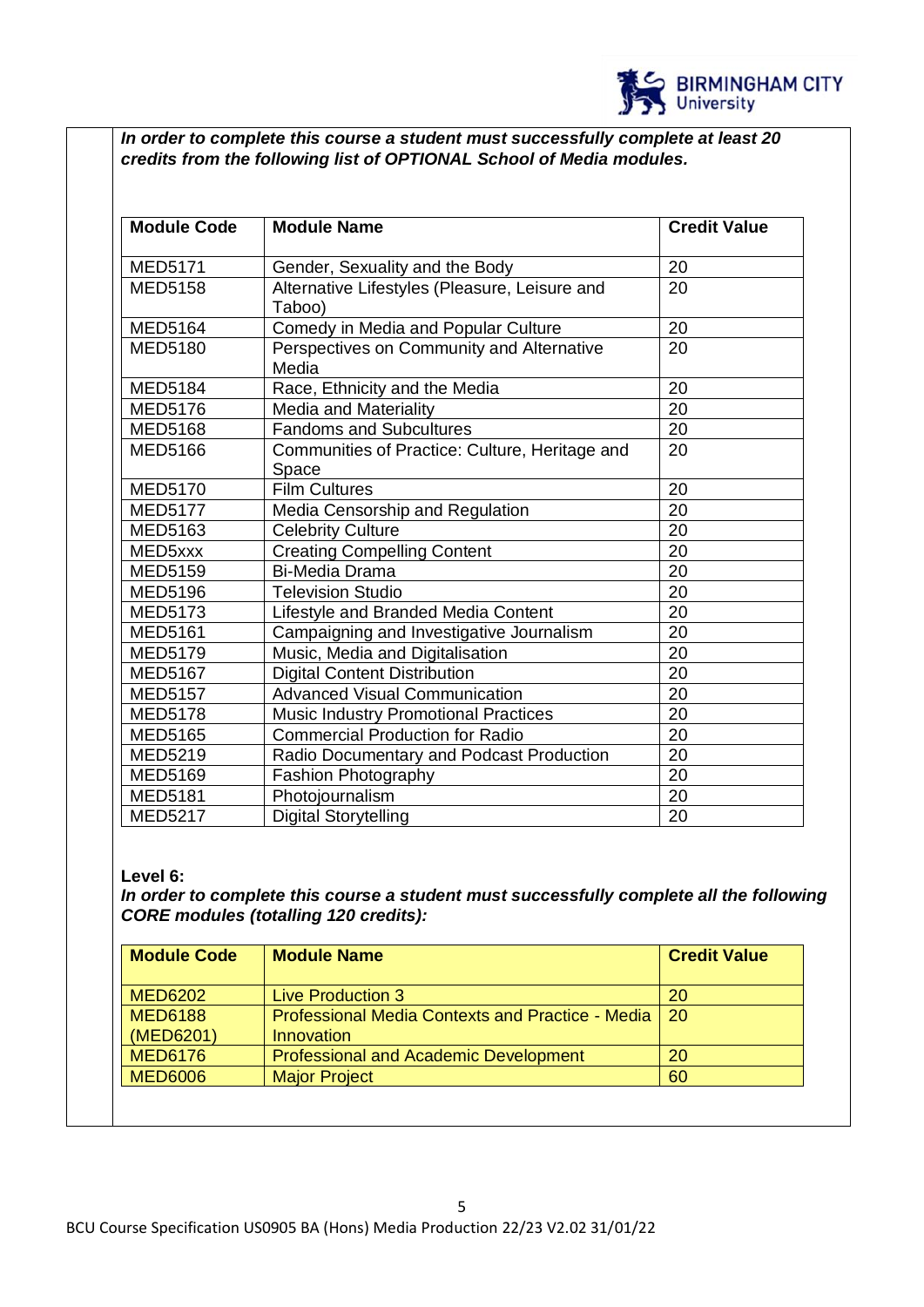

### **12b Structure Diagram**

# *Please note list of optional modules is indicative only. Students' choice will not be guaranteed for optional modules but a fair and transparent process will be adopted and shared with students.*

| Year       | Semester 1                                                                                           | <b>Semester 2</b>                                                                |
|------------|------------------------------------------------------------------------------------------------------|----------------------------------------------------------------------------------|
|            | Live Production 1 (40 credits)                                                                       |                                                                                  |
| <b>ONE</b> | Introduction to Media Contexts and Practice 1<br>- Television Production (20 credits)                | Global and Community Impact (20 credits)                                         |
|            | Introduction to Media Contexts and Practice 2<br>- Radio and Podcast Production (20 credits)         | Media Storytelling (20 credits)                                                  |
|            |                                                                                                      |                                                                                  |
|            |                                                                                                      |                                                                                  |
|            | Live Production 2* (40 credits)                                                                      |                                                                                  |
| TWO        | MED5155 Advanced Media Contexts and<br>Practice 1 – Television Narratives<br>$(20 \text{ credits})$  | Option from: Collaborative Practice/Live Project/Work<br>Experience (20 credits) |
|            | MED5152 Advanced Media Contexts and<br>Practice 2 – Radio Programming and<br>Production (20 credits) | Option from School of Media (see below) (20 credits)                             |
|            |                                                                                                      |                                                                                  |
| THREE      | Major Project (60)                                                                                   |                                                                                  |
|            | Live Production 3 (20 credits)                                                                       | MED6176 Professional and Academic Development<br>$(20 \text{ credits})$          |
|            | Professional Media Contexts and Practice (20<br>credits)                                             |                                                                                  |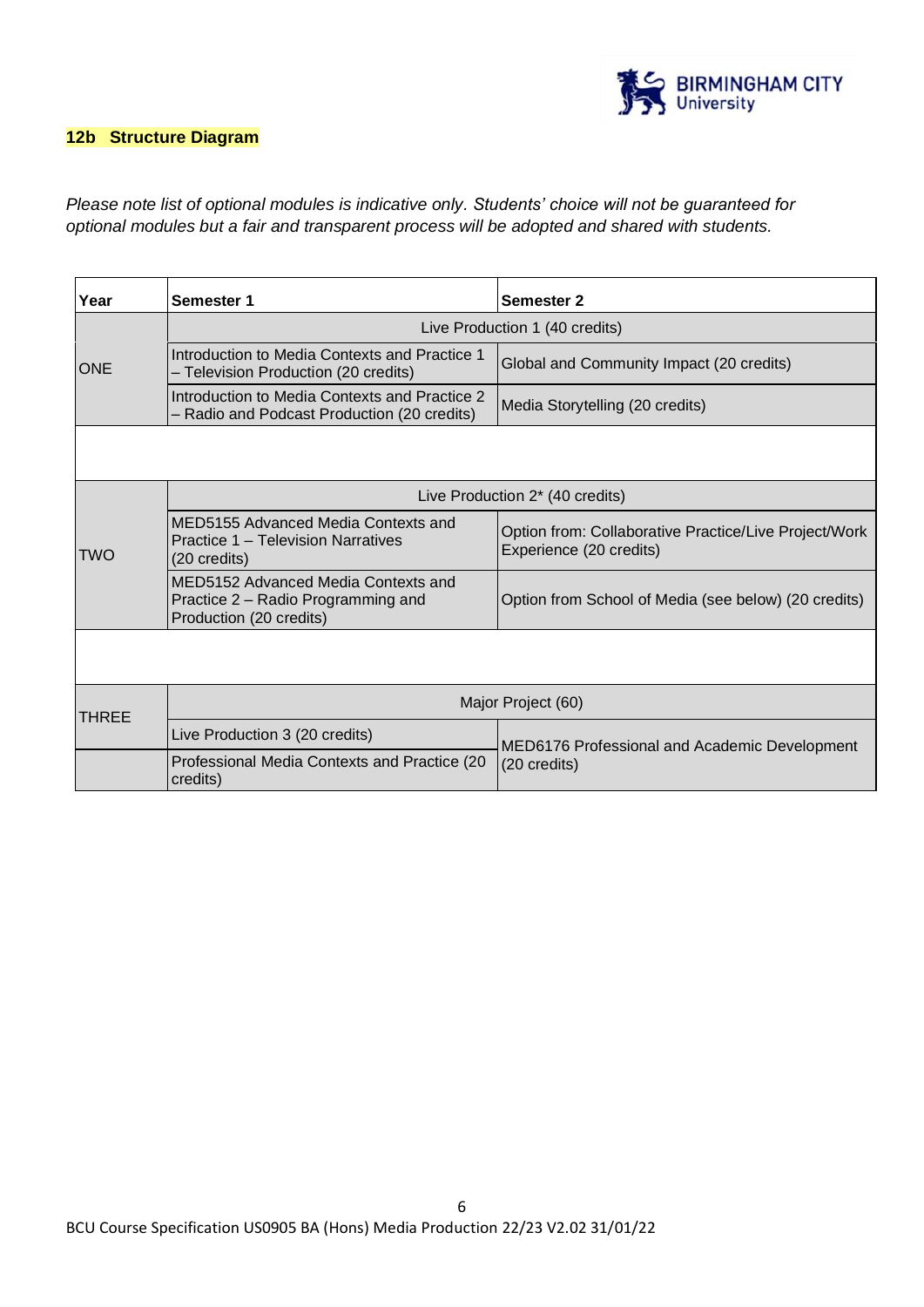

#### **13 Overall Student Workload and Balance of Assessment**

Overall student *workload* consists of class contact hours, independent learning and assessment activity, with each credit taken equating to a total study time of around 10 hours. While actual contact hours may depend on the optional modules selected, the following information gives an indication of how much time students will need to allocate to different activities at each level of the course.

- *Scheduled Learning* includes lectures, practical classes and workshops, contact time specified in timetable
- *Directed Learning* includes placements, work-based learning, external visits, on-line activity, Graduate+, peer learning
- *Private Study* includes preparation for exams

The *balance of assessment* by mode of assessment (e.g. coursework, exam and in-person) depends to some extent on the optional modules chosen by students. The approximate percentage of the course assessed by coursework, exam and in-person is shown below.

#### **Level 4**

#### **Workload**

#### **% time spent in timetabled teaching and learning activity**

| <b>Activity</b>      | <b>Number of Hours</b> |
|----------------------|------------------------|
| Scheduled Learning   | 300                    |
| Directed Learning    | 660                    |
| <b>Private Study</b> | 240                    |
| <b>Total Hours</b>   | 1200                   |

#### **Balance of Assessment**

| <b>Assessment Mode</b> | Percentage |
|------------------------|------------|
| Coursework             | 83%        |
| Exam                   |            |
| In-Person              | 17%        |

#### **Level 5**

#### **Workload**

#### **% time spent in timetabled teaching and learning activity**

| <b>Activity</b>           | <b>Number of Hours</b> |
|---------------------------|------------------------|
| <b>Scheduled Learning</b> | 220                    |
| <b>Directed Learning</b>  | 740                    |
| <b>Private Study</b>      | 240                    |
| <b>Total Hours</b>        | 1200                   |

#### **Balance of Assessment**